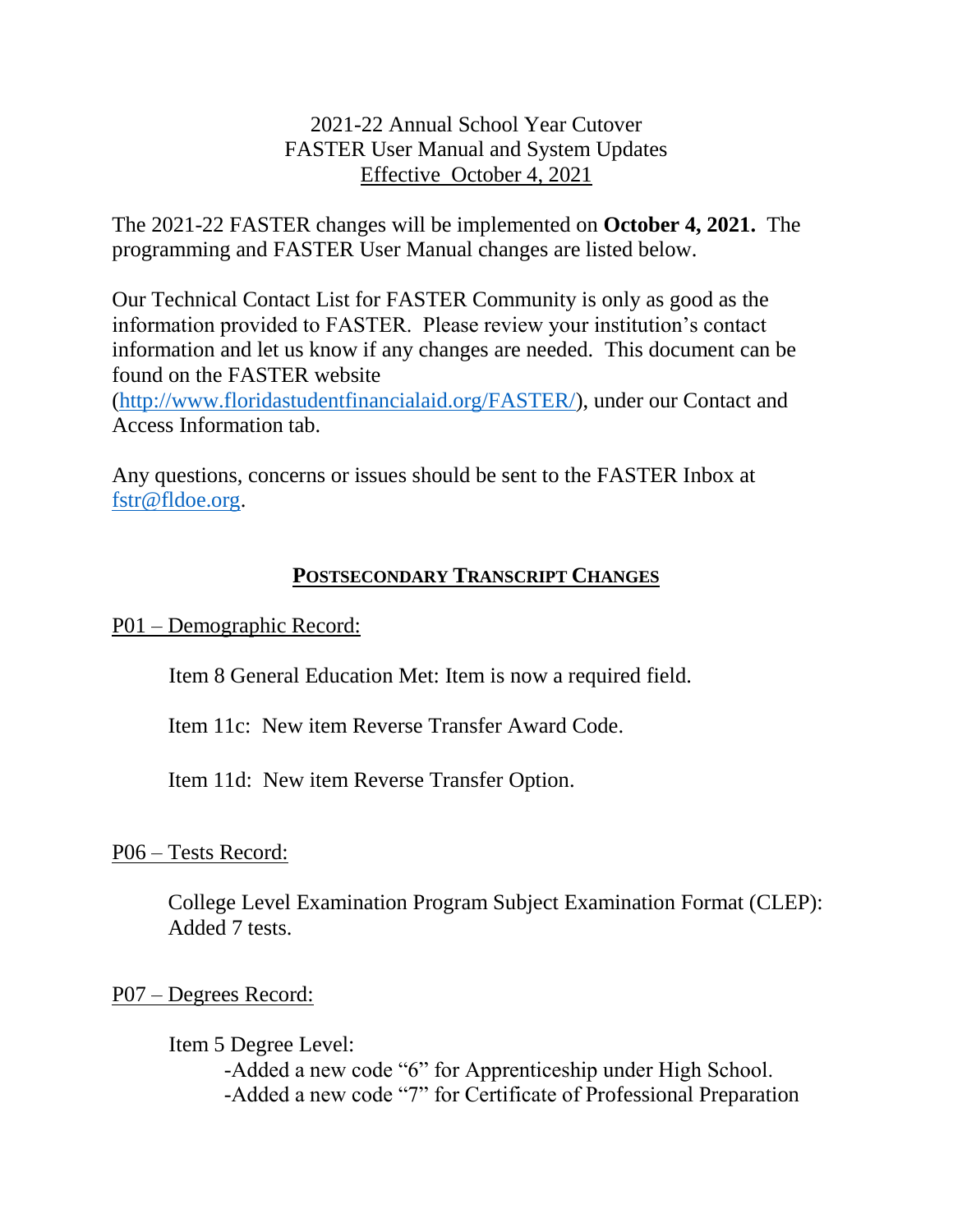Under Postsecondary Graduate.

Note: The verbiage for these two new codes will be displayed on the Postsecondary printed transcript in the 'AWARDED THE STUDENT THE DEGREE:' section when sent on the transcript.

## **INTERDISTRICT/SECONDARY TRANSCRIPT CHANGES**

I/S01 – Demographic Record:

Item 39g: New item Civic Literacy Assessment Passed.

Note: The verbiage for this new field will be displayed on the Interdistrict/Secondary printed transcript as ''CIVIC LITERACY ASSESSMENT PASSED' on the right side of the Cumulative Summary when sent on the transcript with a value of 'Y'.

## I/S05 – CTE, ELL, Dropout Record:

Item 43 Dropout Prevention/Juvenile Justice Placement Reasons: Added new codes "M" and "O" under Educational Alternatives.

Note: The verbiage for these two new codes will be displayed on the Interdistrict/Secondary printed transcript in the 'Dropout Prevention Program' section on page 6 when sent on the transcript.

Please see the FASTER User Manual

[\(http://www.floridastudentfinancialaid.org/FASTER/\)](http://www.floridastudentfinancialaid.org/FASTER/) for additional information about record layouts.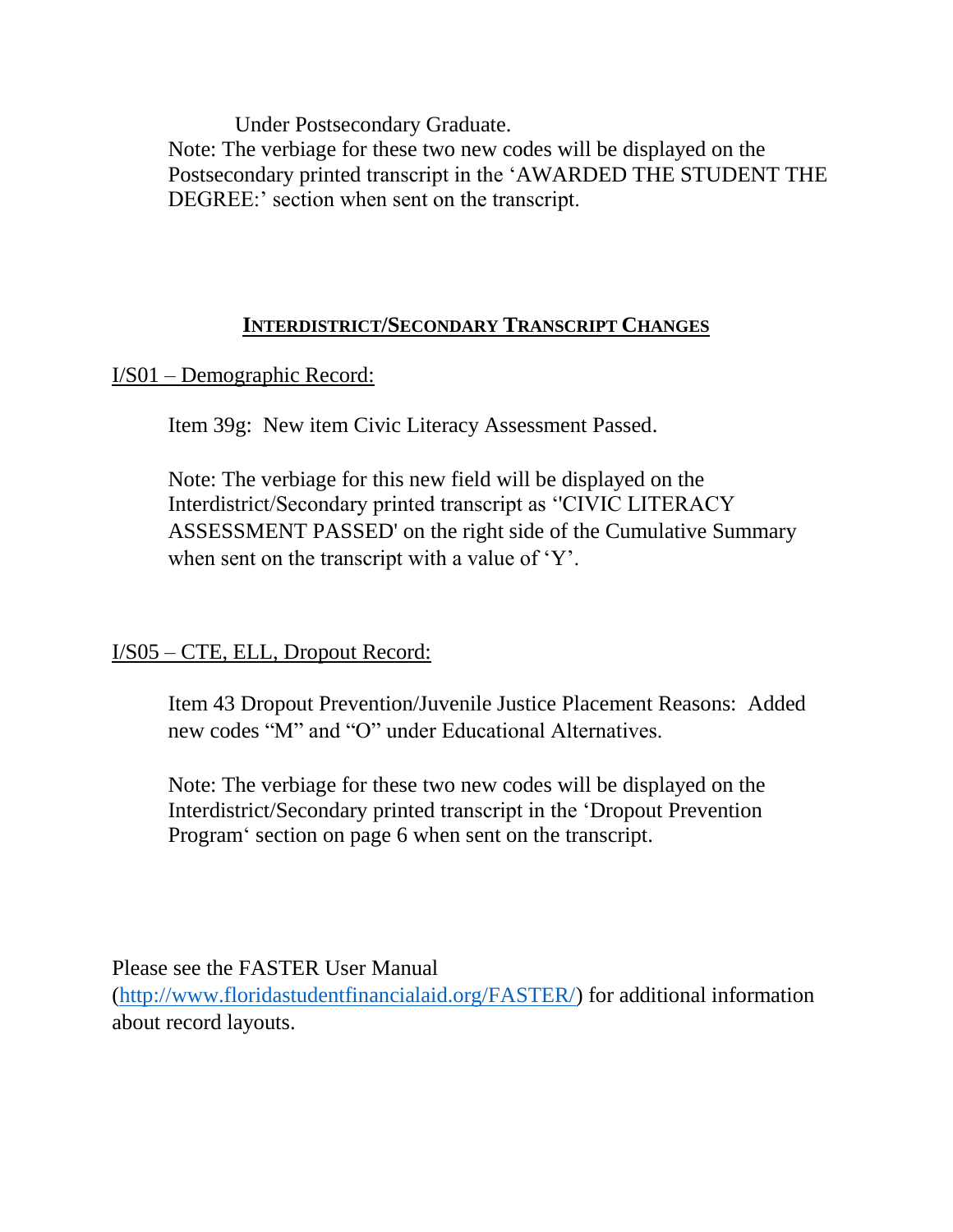New Required Data Element For Florida Public Institutions SPEEDE Participants Effective October 4, 2021

For SPEEDE EDI participants, there are three new data elements: postsecondary Reverse Transfer Award Code, postsecondary Reverse Transfer Option, and secondary Civic Literacy Assessment Passed. These indicators will be conveyed as a RAP (Requirement, Attribute and Proficiency) segment.

For Reverse Transfer Award Code:

| RAP segment at position 1/067 |                                                                                                                                                                                       |
|-------------------------------|---------------------------------------------------------------------------------------------------------------------------------------------------------------------------------------|
|                               | If not blank, generate RAP segment with<br>RAP01 = 9FL - Florida State Adopted Test or<br>Requirement<br>RAP02 = REVERSE TRANSFER AWARD<br><b>CODE</b><br>$RAP04 = A - Attribute$ and |
| à                             | RAP03 = AA EARNED THROUGH<br><b>STANDARD MEANS</b><br>$RAP05 = Y$                                                                                                                     |
| à                             | RAP03 = AA EARNED THROUGH<br><b>REVERSE TRANSFER</b><br>$RAP05 = Y$                                                                                                                   |
| à                             | RAP03 = DEGREE EARNED WAS NOT<br>AN AA<br>$RAP05 = N$                                                                                                                                 |

For Reverse Transfer Option: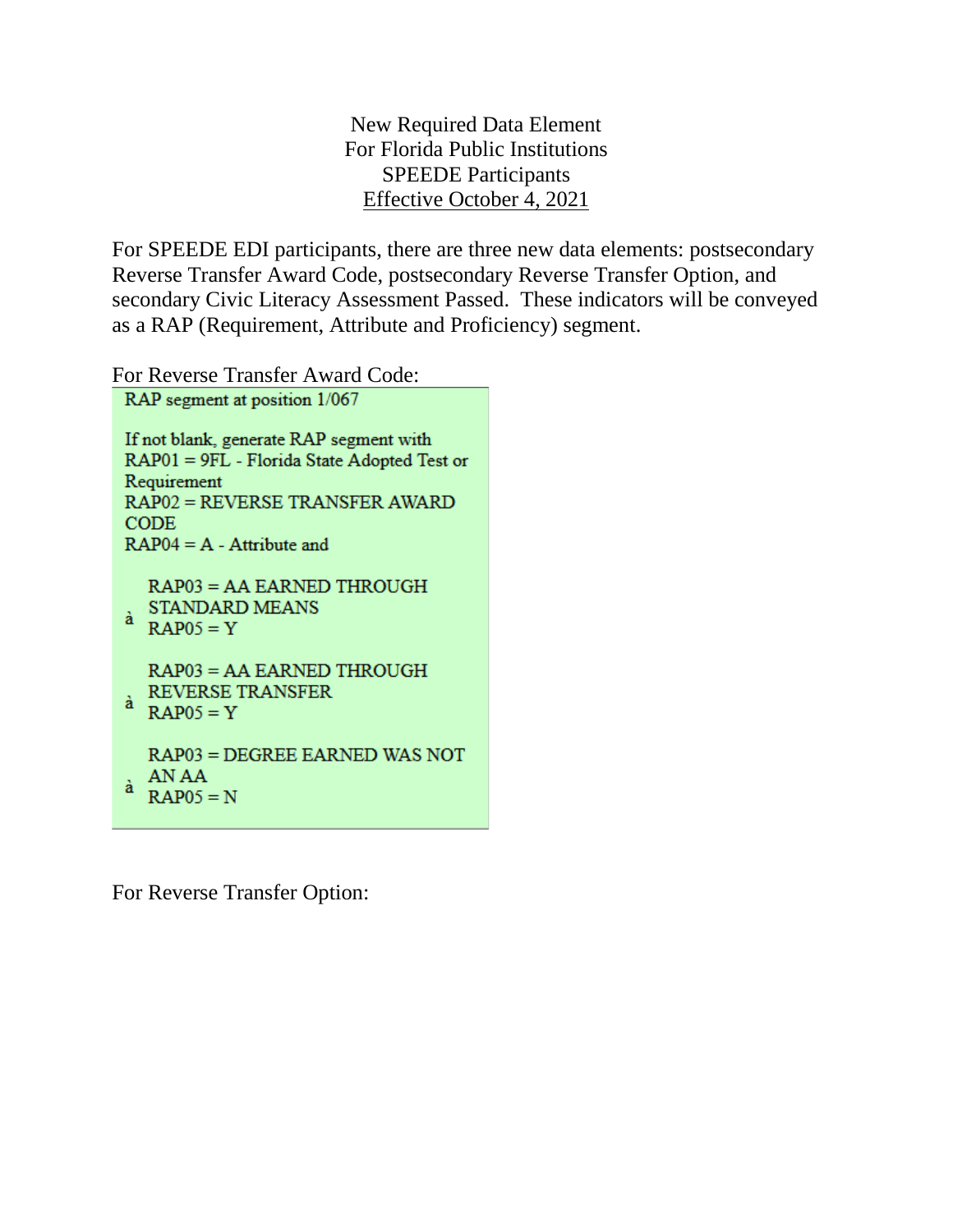RAP segment at position 1/067

If not blank, generate RAP segment with RAP01 = 9FL - Florida State Adopted Test or Requirement **RAP02 = REVERSE TRANSFER OPTION**  $RAP04 = A - Attribute$  and

 $RAP03 = STUDENT OPTED TO$ PARTICIPATE

 $\hat{a}$  RAP05 = Y

RAP03 = STUDENT OPTED OUT OF PARTICIPATION  $\hat{a}$  RAP05 = N

For Civic Literacy Assessment Passed:

RAP segment at position 1/067

àRAP01 = 9FL-Florida State Assessment Test  $\hat{R}$ AAP01 – 9FL-F1010a State Assessment Test<br> $\hat{R}$ AP02 =  $\frac{CIVIC LITERACY ASSESSMENT}{DA SSED}$ **PASSED PASSED**<br>aRAP03 =  $\frac{\text{TAKEN U.S. GOVERT} \text{N}}{\text{AND PA SSED ASSESSMENT}}$ AND PASSED ASSESSMENT  $\hat{a}$ RAP04 = R  $\hat{a}$ RAP05 = Y àRAP01 = 9FL-Florida State Assessment Test  $\hat{R}$ AAP01 – 9FL-F10110a State Assessment Test<br> $\hat{R}$ AP02 =  $\sum_{\text{DA} S \subseteq \text{ED}}$ **PASSED**  $PASSED$ <br>  $\hat{R}AP03 = \frac{\text{TAKEN U.S. GOVERNMENT}}{\text{AND EAH ED AGEESMENT}}$ AND FAILED ASSESSMENT  $\hat{a}$ RAP04 = R  $\hat{a}$ RAP05 = N

Examples to show the student has met the requirement:

RAP|9FL|REVERSE TRANSFER AWARD CODE|AA EARNED THROUGH REVERSE TRANSFER|A|Y^